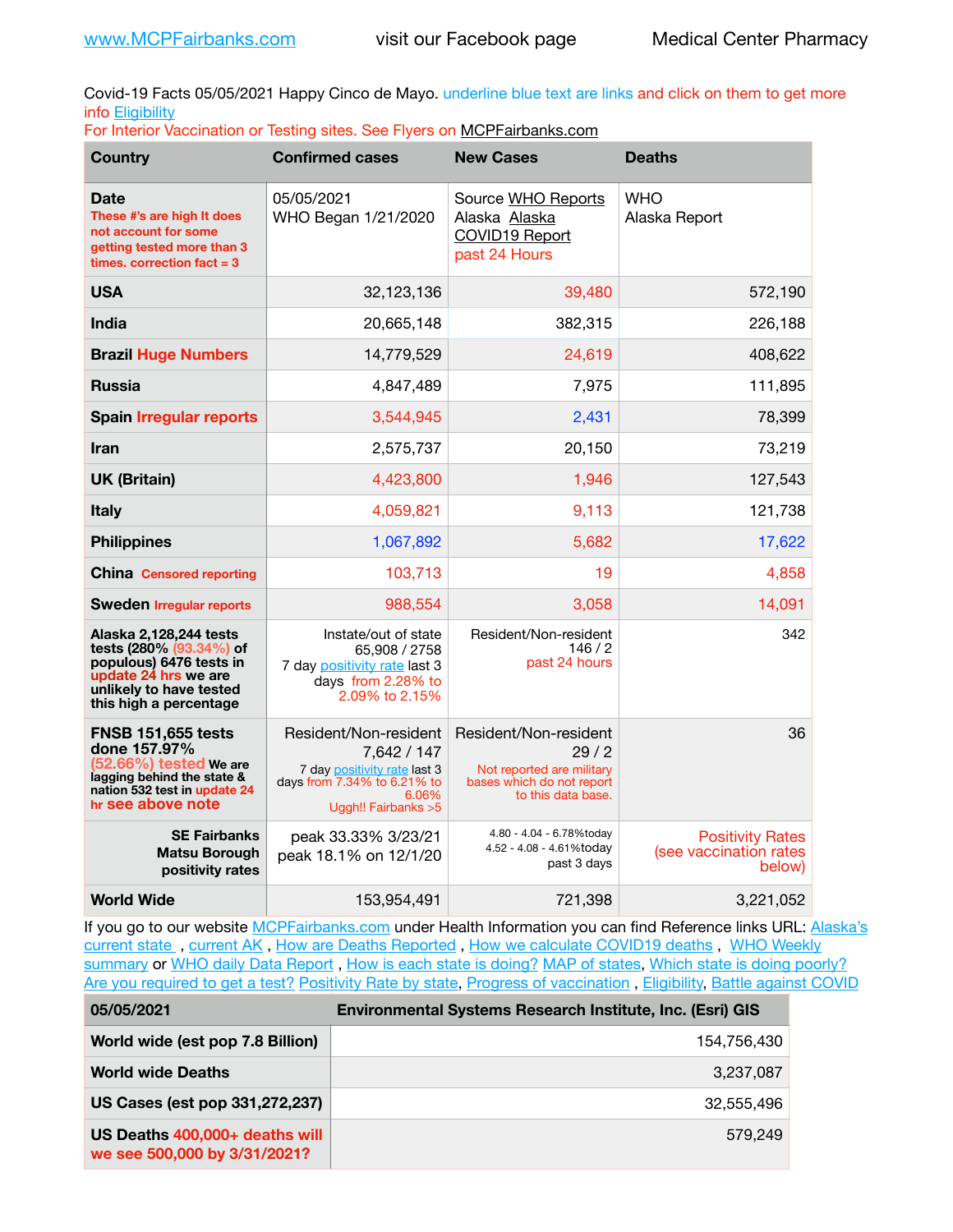## FDA has recommended a pause in the distribution of the Johnson and Johnson vaccine. Due to increase risks of blood thrombosis in young 18-48 y/o women.

Impact of COVID-19 on the US Healthcare system

Estimated US Population 331.3 million 196.7% (65.57%) have been tested (651.1 million) Estimated 5% of US population will test positive for Covid-19 16.56 million (currently 32.5Million (9.84%) of population tested positive vs Alaska (8.67%) we have currently tested an est. 651.1 million based on 32.5 mill that have tested positive discount some of these numbers by 67% to account for multiple testing of same person.

If 8% will require hospitalization of the 16.56 million positive cases, we would need 1.325 million beds. Estimated by the American Hospital Association there are 800,000 staffed beds available.

The US has 2.8 hospital beds per 1000 our needs could be 56, China had 4.3, Italy 3.2, South Korea 12.3

The USNS Mercy and Comfort added 2,000 staffed beds, not ICU

Of these estimated to be admitted to ICU **860,000**, to ICU beds

 The Needs The US has 16,000 ICU beds we have 68,000-85,000 beds

US could need 299,000 beds with ventilators  $\leq$ 16,000 ventilators

**Summation:** Estimated needs could be 1.325 million hospitalized beds for just COVID-19 patients alone. If positives represents 5% of test run, then approximately 651.1 million have been tested, we have no idea how many tests have been run or how many multiple tests conducted on the same person, resulting in 32.5 million positive tests run with 579,249 with 930 deaths in the past 24 hours, ave 2320/day. In AK, with 65,908 positive cases 8.67% of Alaska, 1,506 hospitalizations, and 342 deaths. Hospitalization rate is 2.29% of those that test positive, Death Rate 0.519% overall or 22.71% of those hospitalized. Those >60 y/o represent 15% of positive cases, yet represent 80% of deaths. 621,496 vaccines given equal approximately 285,988 (37.63%) completed series and 335,508 (44.15%) vaccinated once of population

Normal ICU stay 5-7 days, estimated ICU stay for COVID-19 2-3 weeks and they could tie up a ventilator for that length of time also, helping only 1/3 as many patients.

This is why we need to flatten the curve by social spacing and only essential travel.

Expected Death (these are just estimates based on other countries) if 5% of the US Population (16.56 million) test positive we are now at 29.137 million positive (8.8%) and if

1% die = 165,600 people

2% die = 311,200 people

3% die = 496,800 people

6% die = 993,600 people obviously we have passed the 1.325 million positive cases we are 29.137 million so if 5% of the US population (16.56 million) test positive and 6% of those die = 993,600 deaths if no vaccine, or if 3.09% (511,704) will die, but we are 104.8% of the way there in 52 weeks (1 year).

World wide death rate of positive tests actually 2.09%. The US is at 579,249 1.78% of those actually tested positive, that is 70% lower death rate than when we started in 3/2020 , started at 6%. But we are slipping Death % have gone from 1.67 to 1.82%. There are 7.8 Billion people in the world 331 million live in the US (4.2% of the world's population) 9.84% have tested positive. The US deaths represents 17.89% of the world's death numbers and 21.04% of worldwide confirmed cases.

In comparison to the flu in the US.

CDC Estimates. From 2010 to 2016, the flu-related death rate was between 12,000 and 56,000, with the highest season being 2012 to 2013 and the lowest being 2011 to 2012. Most deaths are caused by complications of the flu, including pneumonia or a secondary bacterial infection of the heart or brain. or 2,000 to 9,333 per year. In 2020 in the US has 19 million cases 180,000 hospitalized and 10,000 (0.052%) have died, typically it is 2% will die, compared to 1.78% with COVID19. 196.7% (US), 280% (Alaska), & 157.97% (Fbks) are still too few to protect us from future outbreaks. Experts feel that we need either need people to get infected with the virus and develop antibodies or get vaccinated to create immune antibodies to protect us, that we need >60% of the population to have positive antibody tests and preferably 70-90%, one expert felt they would not feel confident til >85% were positive, to give assurance (herd immunity) in order to go without masks and social distancing. NY City seems to have the highest number at 20%. Testing is so important. Currently we are testing at 45.24 Million tests per month. At this rate to test everyone once it will take 7.25 months or over 0.59 years. To test 3 times it would take 21.75 months or 1.77 years

The [Flu](https://lnks.gd/l/eyJhbGciOiJIUzI1NiJ9.eyJidWxsZXRpbl9saW5rX2lkIjoxMDMsInVyaSI6ImJwMjpjbGljayIsImJ1bGxldGluX2lkIjoiMjAyMTAyMjYuMzYwNDA3NTEiLCJ1cmwiOiJodHRwczovL3d3dy5jZGMuZ292L2ZsdS93ZWVrbHkvb3ZlcnZpZXcuaHRtIn0.ePMA_hsZ-pTnhWSyg1gHvHWYTu2XceVOt0JejxvP1WE/s/500544915/br/98428119752-l) (Influenza kills approximately 1-2% of those infected ([1.6% positivity in Alaska](http://dhss.alaska.gov/dph/Epi/id/SiteAssets/Pages/influenza/trends/Snapshot.pdf) zero deaths for flu), SARS killed 800 people total, COVID19 appears to kill 1.78% > 578,319 of those that test positive (9.84% of US COVID) or 12.3% less deadly than the flu and seems to be more contagious. (Seems to spread more readily) Flu [rates dropped from 300 to single digits this year](https://lnks.gd/l/eyJhbGciOiJIUzI1NiJ9.eyJidWxsZXRpbl9saW5rX2lkIjoxMDEsInVyaSI6ImJwMjpjbGljayIsImJ1bGxldGluX2lkIjoiMjAyMTAyMjYuMzYwNDA3NTEiLCJ1cmwiOiJodHRwOi8vZGhzcy5hbGFza2EuZ292L2RwaC9FcGkvaWQvUGFnZXMvaW5mbHVlbnphL2ZsdWluZm8uYXNweCJ9.oOe3nt2fww6XpsNhb4FZfmtPfPa-irGaldpkURBJhSo/s/500544915/br/98428119752-l) note the start of mask wearing impacted flu numbers.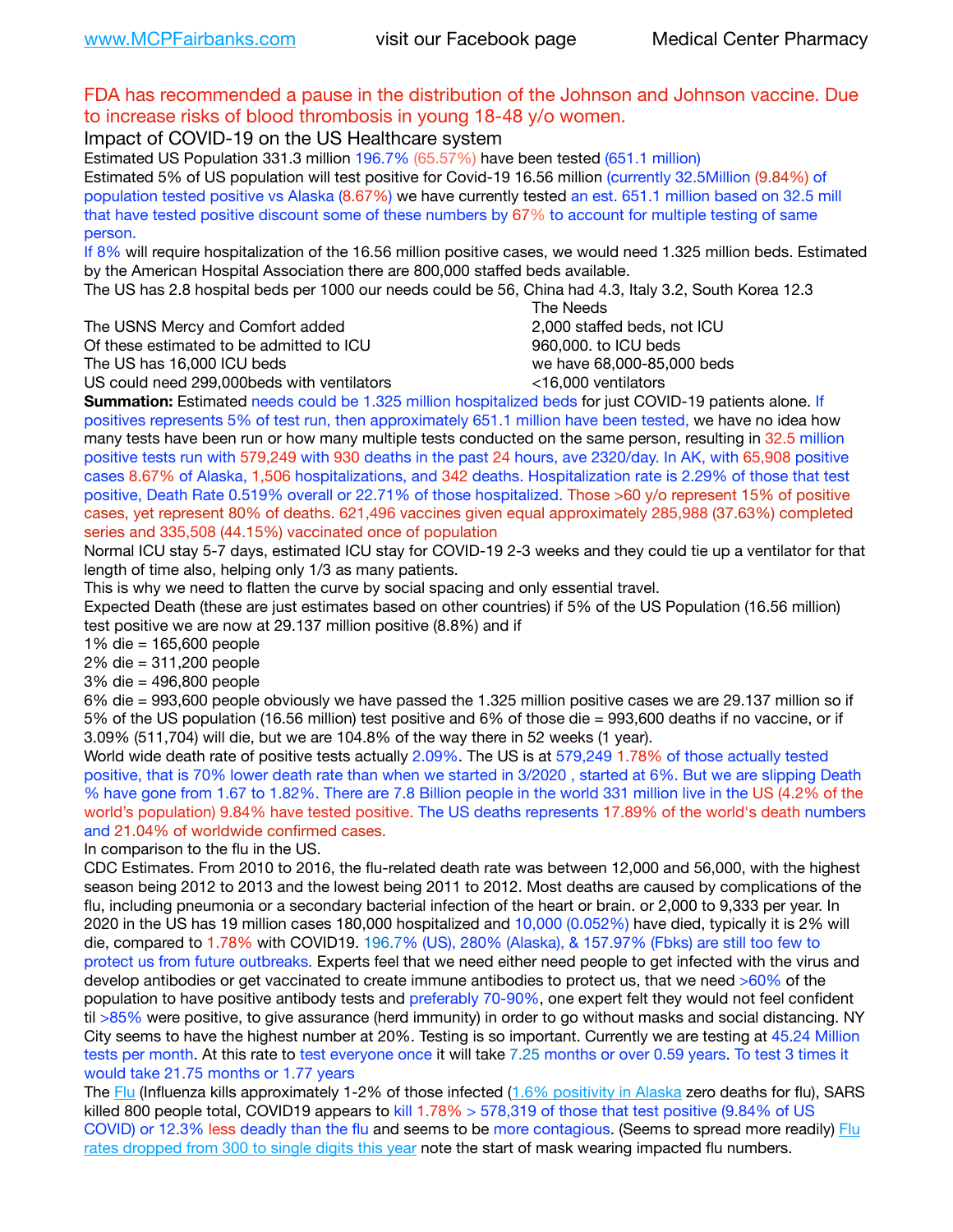Alaska has 65,908 so far, 7,642 in Fairbanks or 1 of every 9 of Alaskans, and with 36 of 342 deaths 1 in 9, the first case was transient foreign airline crew member. Interesting, the Source of Alaska's SARS-Cov2 virus originated not from East Asia by travelers or the west coast (Washington where it was first observed) , but came from the east coast of the US, and they were inoculated first from Europe, accordingly from New York's Governor and CDC. Currently 36 Variants known, only 6 of major concern in the US. (Europe's (china's)) Primary, plus an Ohio variant (COH.20G/501Y), California, [UK](https://www.cdc.gov/coronavirus/2019-ncov/transmission/variant-cases.html) (B.1.1.7), (7) South African (1.351), and (2) Brazil (P.1), we have seen 5, Europe's (China) [variant,](https://www.webmd.com/lung/news/20210318/cdc-who-create-threat-levels-for-covid-variants?ecd=wnl_cvd_031921&ctr=wnl-cvd-031921&mb=kYbf7DsHb7YGjh/1RUkcAW0T6iorImAU1TDZh18RYs0=_Support_titleLink_2) California, Brazil, UK, South Africa, in Alaska so far, the last 3 in particular as they have a 50% increase in transmissibility vs 20% in the others over the China variant.

**Best practice protection** is good personal Hygiene do not touch eyes, nose, mouth, wash hands frequently for at least 20-30 seconds, before you touch your face, and observe personal spacing of 6-18 feet. Remove your shoes in your house, frequently clean surface areas, let the cleaner sit 15-20 sec before wiping off. **We are recommending to wear any kind of mask.**

Drug treatment is being researched, but as yet not been verified, only suggested. Best to isolate those sick and isolate those most susceptible (old and preconditioned with risk factors)

**Risk factors:** Cardiovascular disease (56.6%), Obesity (41.7%), Diabetes (33.8%), age >60, respiratory problems, especially smokers or those who vape, High Blood Pressure

If you have been exposed self isolate for 2-4 weeks

One episode in China, a man tested negative for 27 days before showing symptoms. So Isolation may want to be considered up to 4 weeks not just 10-14 days.

Italy 1 in 10 positive cases admitted to ICU due to Hypoxic failure requiring mechanical ventilation. In NY it was 1 in 7 that required hospitalization, of the 5700 hospitalized 2634 were discharged (79% (2081)) or added (21%(553)), 9 in 10 put on a ventilator died.

90.00%

Public policy development and education is important. **How Long does Covid-19 stay on objects**  $\Delta$ ir (dropleto in air, sneeze/cough) up to 3 hours

| All juroplets in all, sheeze/cought | ap to 3 Hours |                            |
|-------------------------------------|---------------|----------------------------|
| Copper                              | 4 hrs         |                            |
| skin (SARS-COV2)                    | 9.04 hrs      | (Influenza virus 1.82 Hrs) |
| droplets on skin (sneeze)           | 11 hours      |                            |
| Cardboard (Amazon Box)              | 24 hrs        |                            |
| Plastic surfaces/Stainless Steel    | 72 hours      |                            |
|                                     |               |                            |

Vaccination in Alaska by Age







### Updated graph numbers.

| Project outward                                            |                        |
|------------------------------------------------------------|------------------------|
| Exhalation can spray                                       | $1.5$ m $(4.9$ ft)     |
| spittle (droplets)                                         |                        |
| Coughing                                                   | $2 \text{ m}$ (6.6 ft) |
| Sneeze                                                     | 6 m (19.7 ft)          |
| Development of immune response                             |                        |
| Early viral testing tests to see if you currently have the |                        |
| virus.                                                     |                        |

Later antibody testing tells us if you have been exposed and survived. But does not tells us if you have immunities

to the virus. We will need to have both tests done in order to open the community.. Viral Antigen and Viral RNA tells us you have the disease and can spread the disease and can or are currently sick.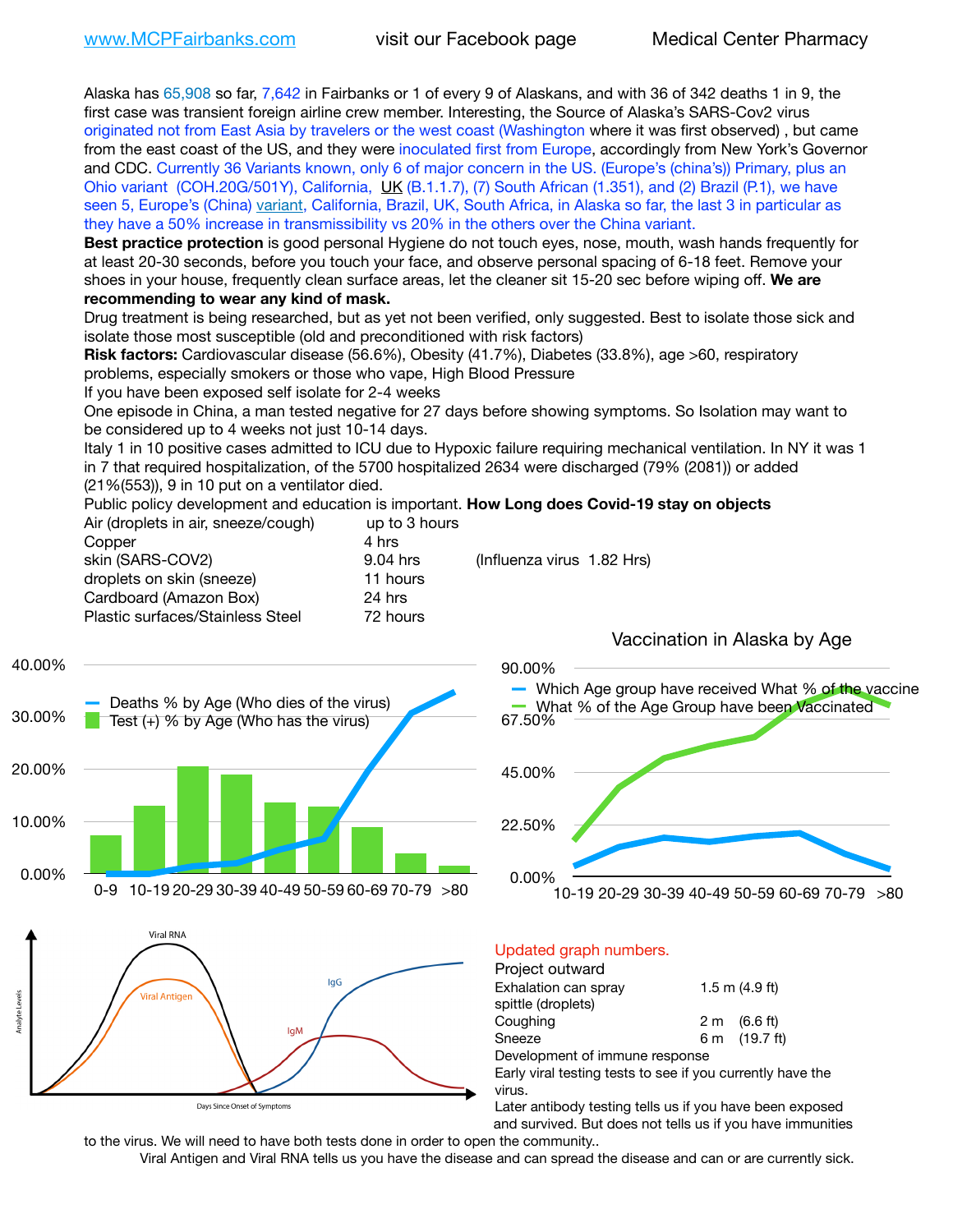IgM (short term) and IgG (long term antibodies) tells us you have experienced the virus or had the vaccine, and got over it. You may be resistant if your [antibody levels](https://www.cdc.gov/coronavirus/2019-ncov/lab/resources/antibody-tests.html) are high enough. [Current](https://l.facebook.com/l.php?u=https://www.itv.com/news/2020-10-26/covid-19-antibody-levels-reduce-over-time-study-finds?fbclid=IwAR3Dapzh1qIH1EIOdUQI2y8THf7jfA4KBCaJz8Qg-8xe1YsrR4nsAHDIXSY&h=AT30nut8pkqp0heVuz5W2rT2WFFm-2Ab52BsJxZZCNlGsX58IpPkuVEPULbIUV_M16MAukx1Kwb657DPXxsgDN1rpOQ4gqBtQsmVYiWpnHPJo2RQsU6CPMd14lgLnQnFWxfVi6zvmw&__tn__=-UK-R&c%5B0%5D=AT1GaRAfR_nGAyqcn7TI1-PpvqOqEKXHnz6TDWvRStMnOSH7boQDvTiwTOc6VId9UES6LKiOmm2m88wKCoolkJyOFvakt2Z1Mw8toYWGGoWW23r0MNVBl7cYJXB_UOvGklNHaNnaNr1_S7NhT3BSykNOBg) [View of antibodies/immunity](https://www.livescience.com/antibodies.html)[.](https://www.itv.com/news/2020-10-26/covid-19-antibody-levels-reduce-over-time-study-finds) We have tested currently 280% (93.34%) of the Alaskan population and over little over 196.7% (65.57%) of the US population, discount these numbers by 67% to reflect multiple testing of the same person. To be safe, we need at least 25% to see if we are making progress, [60%](https://www.jhsph.edu/covid-19/articles/achieving-herd-immunity-with-covid19.html) to [barely qualify](https://www.nature.com/articles/d41586-020-02948-4) to be safe, and [70-90%](https://www.mayoclinic.org/herd-immunity-and-coronavirus/art-20486808) to be assured we will not see a second wave of sickness. Some experts will [not feel safe til we are at 85%.](https://www.bannerhealth.com/healthcareblog/teach-me/what-is-herd-immunity)

Three types of clinical laboratory COVID-19 or SARS-CoV-2 tests are being developed:

Molecular Gene sequencing (current method), Viral antigen (testing parts of the virus), Host antibody tests (serology). They detect the virus in different ways.

Mask & [Mask Usage:](https://www.nationalgeographic.com/history/2020/03/how-cities-flattened-curve-1918-spanish-flu-pandemic-coronavirus/) N95 filter out 95% of the particles in the air 3 microns in size or larger.

Mold sizes are about 10-12 microns in size. Bacteria are larger, so is dust

Gas molecules and viruses are smaller. PM2.5 are 2.5 microns in size.

**Viruses** can be 1 micron in size, 0.3 micron in size, or 0.1 microns in size, so they **will pass right through**. **We recommend wearing any mask, the mask may provide up to 5 times the protection** ver **wearing no mask at all**. It still **does not protect** the wearer from contracting the infection, it **can inhibit** the spreading, something is **better than nothing at all**.

**Remember there is a clean side ( the side towards you) and a dirty side,** the side to the contaminated air is dirty. If you are COVID positive then this is reversed. When handling the mask, do not touch the dirty side and then touch your face, Wash properly your hands first after touching the dirty side before touching your face. If you are infected the dirty side is the inside surface of the mask. Wash your homemade mask in hot water wash >133F (for at least 10 minutes) and rinse to sanitize with high heat >133F Plus and a weak bleach or peroxide (not Both) the mask. Daily if possible. If you are a frontline health care provider with a homemade fabric mask 2 hours. Do not touch the dirty side.

**Alcohol solutions** should be 60-80% alcohol **70%** is optimal. **Keep wet and rub 30 seconds**, or Happy Birthday song sung 3 times. **Hydrogen peroxide diluted to 2%** or 4 teaspoonful per quart of water (20ml per 946ml) Bleach the same ratio **Vinegar and ammonia are good cleaning agents, but not disinfectants**. **Do not mix** any of these agents together, toxic fumes can result. **Disinfectants, in order to be effective**, should remain on the applied surface, to be cleaned moist **(wet) for 30 seconds to 4 minutes** depending on material. Caution may dissolve glue or adhesives or bleach and discolor items, check with manufacturers. Do not let it get inside electronic devices. UV (10 minutes), [UV light](http://www.docreviews.me/best-uv-boxes-2020/?fbclid=IwAR3bvFtXB48OoBBSvYvTEnKuHNPbipxM6jUo82QUSw9wckxjC7wwRZWabGw) only kills where it can see.

#### **Myths**

Taking hot baths, using colloidal silver, eating garlic soup, gargling with bleach are not proven to be effective. We have already seen using chloroquine taking the wrong form in the wrong dose can be fatal, one death and one critically injured. (see Arizona couple after listening to the president)

**We have heard of all kinds of cures.** To date there is no curative or preventative treatments, only supportive therapy. At this point there is **no proof** that Quinine, zinc, Hydroxychloroquine, Chloroquine, or Vitamin C works. As they say wives-tale at best, irresponsible reporting most likely. We have seen no information that they work, ineffective dosing issues, over-dosing issues, permanently killing the senses of smell or taste, inappropriate usage, cardiac arrhythmias, and death from the usage of these agents have been reported.

The virus may die out with heat of summer, or cold weather, this is a myth, There are a couple of studies at show the virus can withstand 98F. We know the body tries to use up to 104F to potentiate our immune system, to kill viruses. Taking NSAID, Aspirin, Ach-Inhibitors, Arb's and you get the COVID-19 infection are not contraindicated and no clinical evidence that says you should stop any of these classes of medications. It would be misguided and ill advised if you did so In other words, Unless your doctor makes changes, keep taking your medications unless told to do otherwise.

As of 12/21/20, DHSS is aware of 11 reports regarding possible allergic reactions from Alaska's hospitals to CDC: Bartlett Regional Hospital (8), Providence Alaska (2) and Fairbanks Memorial Hospital (1). Two were identified as anaphylaxis and one of those resulted in hospitalization for ongoing monitoring. In the other three cases, symptoms were mild and not considered anaphylaxis. Symptoms have resolved in all cases and the hospitalized patient has been discharged and is doing well. The CDC said there appears to be no obvious geographic clustering of these reactions, nor was a specific production lot involved. People who experience anaphylaxis after the first dose should not receive a second dose, according to CDC recommendations.

For being one of the first in that nation to start vaccinating those <16y/o, we have slowed down vaccinations to where we are way behind. Fairbanks in particular, the positivity rate is extremely High, at 7.33%, compared to the rest of the other regions of the state, Fairbanks ranks 4th poorest in vaccinations. More people are getting sick more frequently. Soon we will have more deaths.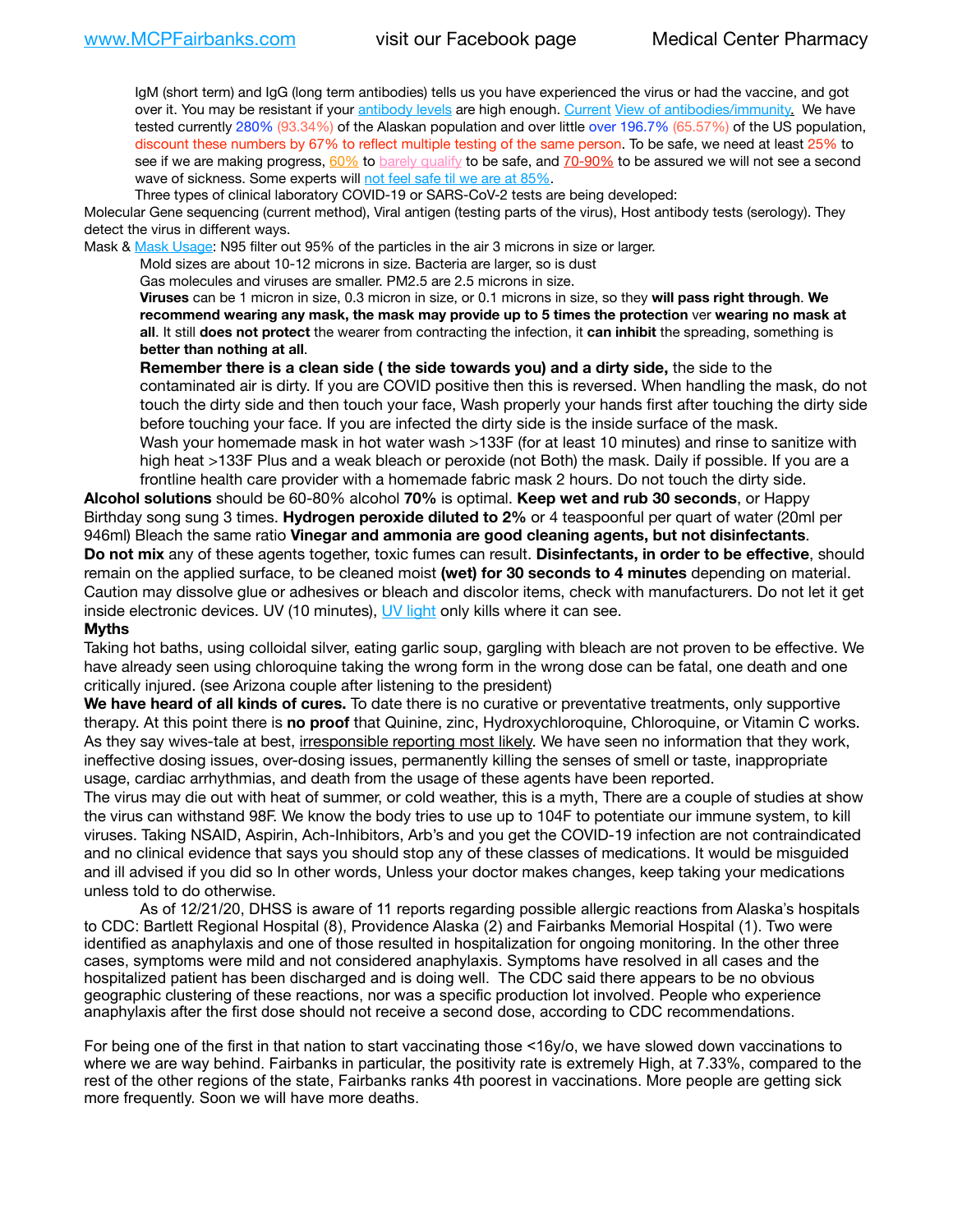Most Alaska adults have at least one ongoing condition that increases their chances of getting seriously ill with COVID-19.



| <b>Conflict</b>                                | <b>Combat Death</b> | Past 24 hours |
|------------------------------------------------|---------------------|---------------|
| <b>Revolutionary War</b>                       | 8,000               |               |
| <b>Civil War</b>                               | 214,938             |               |
| World War I                                    | 53,402              |               |
| <b>World War II</b>                            | 291,557             |               |
| <b>Korean Conflict</b>                         | 33,686              |               |
| Vietnam                                        | 47,424              |               |
| <b>Gulf War</b>                                | 149                 |               |
| Afghanistan                                    | 1,833               |               |
| Iraq                                           | 3,836               |               |
| <b>1918 Flu</b>                                | 675,000             |               |
| 9/11 deaths                                    | 2,977               |               |
| COVID19 deaths from 1/20/2020<br>to 05/05/2021 | 579,249             | 930           |

Check our website [www.MCPFairbanks.com](http://www.MCPFairbanks.com) for the 13 testing sites in the interior of Alaska.

Alaska is in Phase 2, Where everyone over the age of 16 years old qualify to receive the vaccination. Those under the age of 16 will be announced at a later time, pending research results from The companies producing the vaccines and the FDA approval process. Be sure to keep and save your proof of vaccination cards as you may need it for travel purposes in the future.

Gao Fu, the director of the China Centers for Disease Control, admitted on 4/10/2021 that the country's vaccines don't exactly give Covid-19 a knockout blow. One study from Brazil found that the vaccine from the Chinese company Sinovac was 50.4% effective, compared to Pfizer's 97%. Fu said the government is looking for ways to boost effectiveness.

## Many Alaskans live with underlying health concerns

You can not change your age but you can affect change with other risk factors. Nov. 17, 2020 for more information check out [Alaska DHSS Insights](http://dhss.alaska.gov/dph/Epi/id/Pages/COVID-19/blog/20201117.aspx)

Epidemiologists within the Section of Chronic Disease Prevention and Health Promotion analyzed reports from about 8,500 randomly-selected Alaska adults who participated in the annual [Behavioral Risk Factor Surveillance System \(BRFSS\)](http://dhss.alaska.gov/dph/Chronic/Pages/brfss/default.aspx) telephone survey between 2016 and 2018. About 67% of Alaska adults — two out of three — have at least one of the following ongoing health concerns that have been shown to increase chances for serious illness from COVID-19: